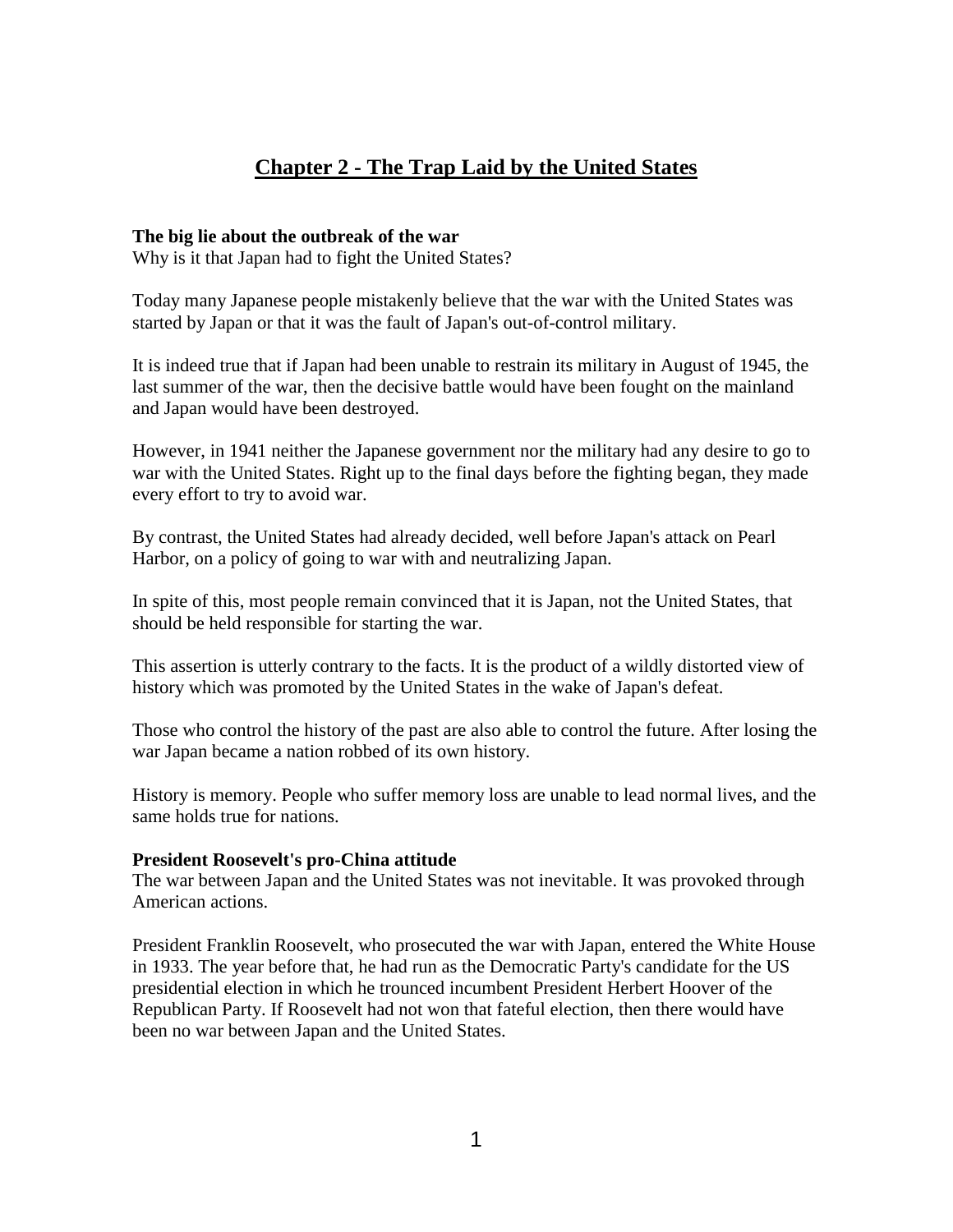At that point in time, public opinion in the United States was dominated by noninterventionist sentiment. Americans had learned a bitter lesson from the disaster of World War I and did not want to get involved in another war in Europe.

America's war-weary determination to not repeat its mistake of intervening in World War I, which had ended in 1918, continued to exert a powerful influence. The situation was very reminiscent of the pacifist sentiment now pervading in modern-day Japan.

A major factor behind the war between the United States and Japan was President Roosevelt's favoritism towards China and ostracism of Japan.

The father of Roosevelt's mother, Sara, had built a huge fortune selling opium in late-Qing China during the clipper ship era and owned a mansion in Hong Kong. Because of this, Sara spent much of her childhood in Hong Kong and acquired a deep sympathy for the Chinese.

Roosevelt himself grew up surrounded by the priceless artwork, including temple bells, folding screens, ivory, and porcelain, which his grandfather had looted from China, and thus came to hold affection for China from a young age. Even after becoming president, he spoke excitedly about his grandfather's wide-ranging travels across China.

Many Americans also regarded China as being within their sphere of influence.

China had gained America's goodwill both by welcoming in a great number of Christian missionaries from the United States and due to its highly coveted status as one of the world's largest marketplaces. Japan, on the other hand, was quite a different situation. Japan was much smaller as a marketplace, it declined to adapt to Christian culture and instead maintained its traditional culture, and it refused to act obsequiously to the United States.

# **The misunderstood China Incident**

In 1931, the Manchurian Incident occurred. Manchuria lies beyond the Great Wall and historically was the home of the Manchu people, not a part of China. The Manchu people carried out an invasion and conquest of China by crossing the Great Wall and thus founded the Qing Dynasty (1644-1912), but during this period they forbade ethnic Han Chinese from entering Manchuria.

Nevertheless, Roosevelt viewed the Manchurian Incident as a Japanese invasion of China.

In 1935, as tensions in Europe mounted, the US Congress enacted the Neutrality Act, which had been passed with the support of the ruling Democratic Party under pressure from public opinion. The Neutrality Act banned the export of weapons and war materials to any countries at war, including civil war.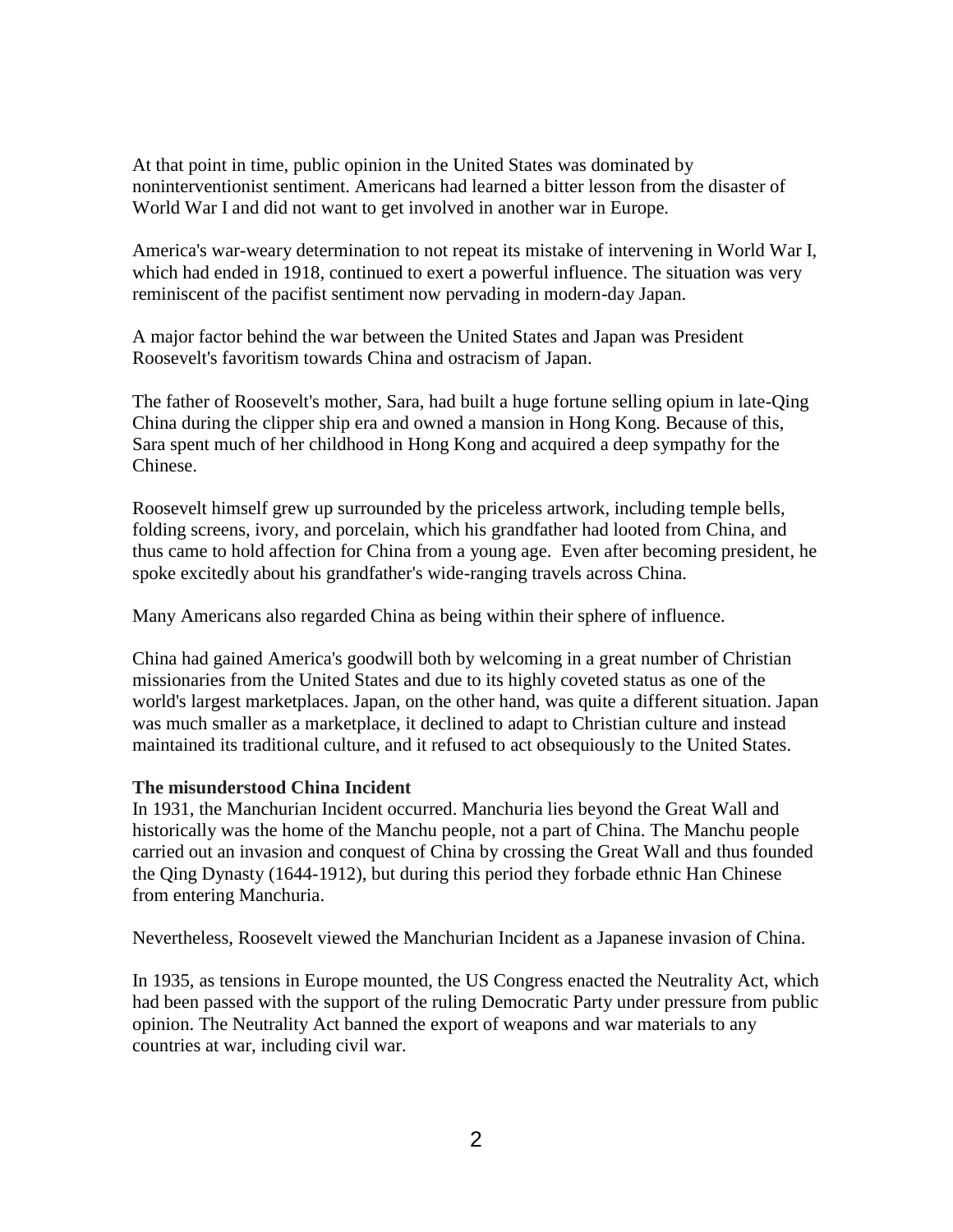In January of 1932, the year following the Manchurian Incident, the Shanghai Incident broke out. Japan dispatched troops to Shanghai, but in May, a ceasefire agreement was reached and Japan's expeditionary army withdrew.

In July of 1937, Japanese and Chinese soldiers clashed near Marco Polo Bridge in the outskirts of Beijing. The so-called "Marco Polo Bridge Incident" is now known to have been a provocation set in motion by the Chinese Communist Party. Since the Boxer Rebellion of 1900, a variety of nations, including Japan, Great Britain, and France, had the right to station soldiers on Chinese soil in order to protect their citizens there.

The Battle of Shanghai began the following month. At that point, Japan had a naval landing party of only 3,000 soldiers stationed in the city's Japanese concession.

This small force was suddenly attacked by a 400,000-man Chinese army unit. Zhang Zhizhong, the army group commander, later admitted in his memoirs that he was a secret agent of the Chinese Communist Party. Because the Soviet Union was afraid of having to fight Japan, the Soviets instigated the Chinese Communist Party to provoke a conflict between China and Japan.

The Japanese Army in China received reinforcements as the fighting extended across the Chinese mainland.

Roosevelt falsely portrayed both the Marco Polo Bridge Incident and the Battle of Shanghai as being planned acts of aggression by Japan against China.

However, Japan did not start the China Incident.

After the war, the China Incident became known as the Second Sino-Japanese War, despite the fact that neither side declared war on the other until after the outbreak of the war between the United States and Japan in 1941. The conflict should more appropriately be referred to as an "incident."

#### **Volunteer servicemen deployed in China**

Even though Japan had done no harm whatsoever to the United States, the Roosevelt administration viewed Japan as an enemy.

Still, because the United States was a neutral power, President Roosevelt was not able to assist any belligerent power directly. Instead, he encouraged private civilians to form the China Aid Council, which provided a considerable amount of funds to Chiang Kai-shek's government with which to fight Japan. The Roosevelt administration had financial aid, weaponry, and war materials pumped into China in great quantities.

Because Generalissimo Chiang Kai-shek and his wife Soong May-ling were Christians, many Americans viewed the war as an invasion of Christian China by heathen Japan.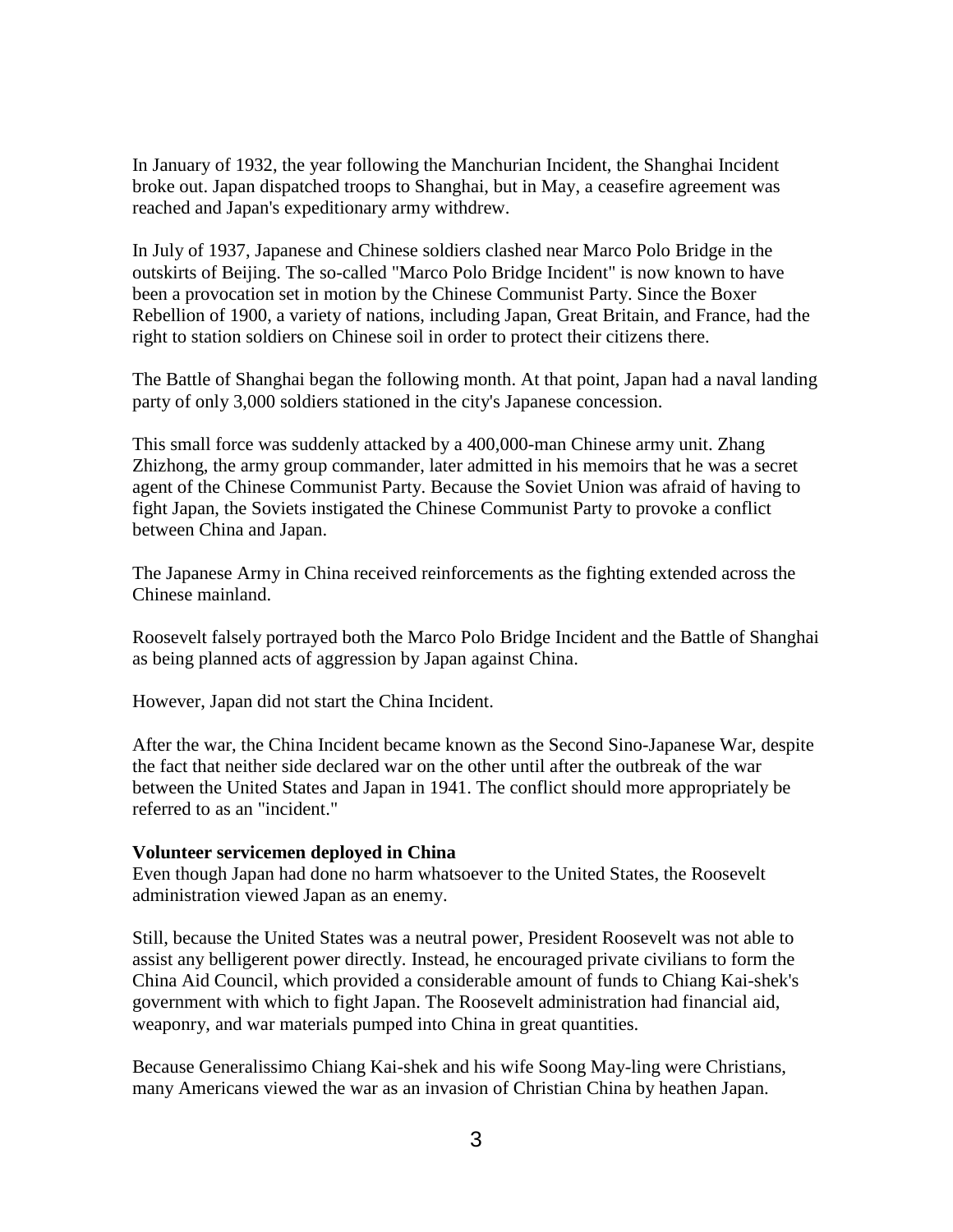In order to manipulate American public opinion, Chiang's regime regularly bought influence among American journalists, university scholars, and researchers.

In 1937, Chiang's regime also hired Captain Claire Chennault of the United States Army Air Corps as a highly paid military advisor. The following year, Chennault was made a colonel and was appointed Chief of Staff of the Republic of China Air Force.

Chennault submitted a plan to the Roosevelt administration to send fighters and active duty US Air Corps pilots to China under the guise of being a "volunteer group." President Roosevelt approved this idea on the spot.

This, however, was a serious violation of international laws. Chennault's air corps was dubbed the "Flying Tigers". The United States supplied their fighter planes, which each had the image of a shark's face painted on its nose cone and the "white sun, blue sky" emblem of Nationalist China marked on its wings. The Flying Tigers, piloted by American "volunteers", made big headlines in the United States.

In July of 1939, the Roosevelt administration notified Japan that it had decided to not renew the Treaty of Commerce and Navigation which was set to expire in January of next year. Japan and the United States had signed the Treaty of Commerce and Navigation in 1911.

It was also in July that the United States imposed a restrictive licensing system on the export of oil and scrap iron to Japan and prohibited the export of aircraft fuel.

The Second World War began in September with the invasion of Poland by Hitler's Germany. The United States immediately declared its neutrality.

President Roosevelt made a radio address in which he stated, "I hope the United States will keep out of this war... As long as it remains within my power to prevent, there will be no blackout of peace in the United States."

In October, an American military code-breaking team succeeded in decrypting Japan's diplomatic code. It referred to the diplomatic code as the "Purple Code" and called its cipher machine the "Purple Machine."

The United States was thus able to gradually learn all the Japanese government's secrets.

In December, the Roosevelt administration added aluminum, which is indispensable for the manufacture of aircraft, to the list of items prohibited from export to Japan, as well as magnesium, molybdenum, and any technical information or designs to be used in aircraft fuel plants or for the production of aircraft fuel.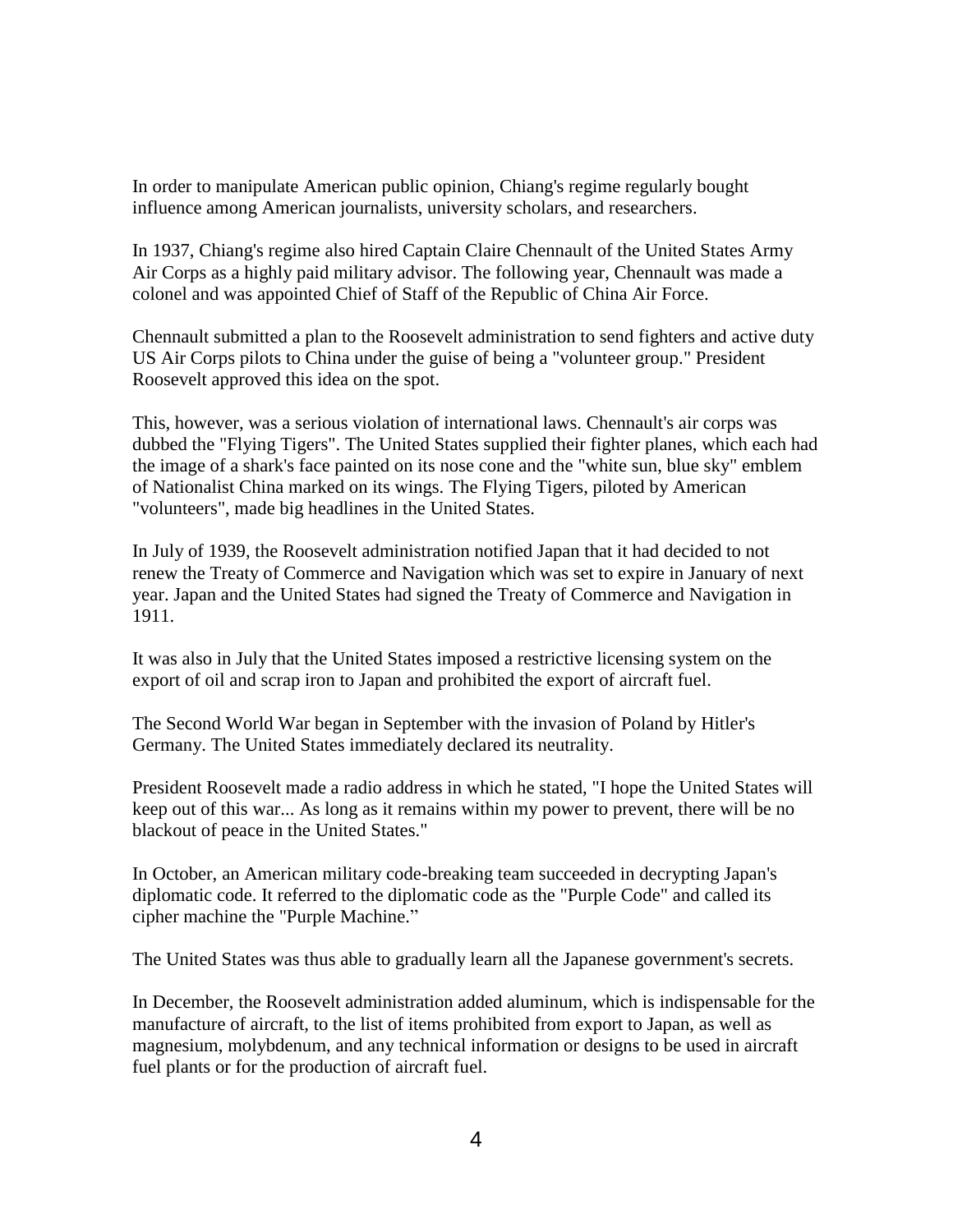President Roosevelt's most trusted advisor was his Treasury Secretary Henry Morgenthau.

Exactly one year prior to the outbreak of war between the United States and Japan, December 7, 1940, Morgenthau wrote in his diary that he had told President Roosevelt they should hand China "some long-range bombers with the understanding that they were to be used to bomb Tokyo and other Japanese cities," and Roosevelt responded that, "it would be a nice thing if the Chinese would bomb Japan." A plan to launch a surprise bombing strike on the Japanese mainland, entitled "JB-355," was drawn up by the Joint Army-Navy Board.

The Treaty of Commerce and Navigation had lapsed in January 1940, and Japan ultimately lost most of its foreign trade. On May 15, President Roosevelt officially ordered that plan "JB-355" be submitted to the armed forces. According to the plan, the United States would transfer bombers to China and would disguise them as Chinese planes by painting the emblem of Nationalist China on their fuselages. After finding American "volunteers" to pilot them, they would take off from Chinese airbases and launch bombing raids against Tokyo, Yokohama, Osaka, Kyoto, and Kobe.

The Joint Army-Navy Board was making detailed preparations to put the plan to bomb the Japanese mainland into action.

The now declassified planning document states that their objective would be the "destruction of Japanese factories in order to cripple munitions and essential articles for maintenance of economic structure in Japan." In other words, their objective was to destroy the Japanese economy.

It was decided that the bombers to be used to strike Japan would be the new Boeing B-17. These massive bombers, which were known as "flying fortresses," had four engines and a flight range of 3,300 kilometers.

# **The top-secret Special Research Division**

In June 1940, France surrendered and the German Army swept across the European continent. From that moment, Great Britain was forced to fight the war alone.

Roosevelt strongly hoped to have the United States participate in the war in Europe to save Great Britain, but America's prevailing noninterventionist sentiment proved to be an insurmountable barrier.

That is the reason why Roosevelt schemed to quickly force Japan into a war with the United States, thereby entering the war in Europe "through the back door."

In February 1941, the Roosevelt administration secretly established the Division of Special Research within the State Department in order to investigate the question of how the United States would deal with Japan after defeating it in war. This occurred nine months prior to the attack on Pearl Harbor.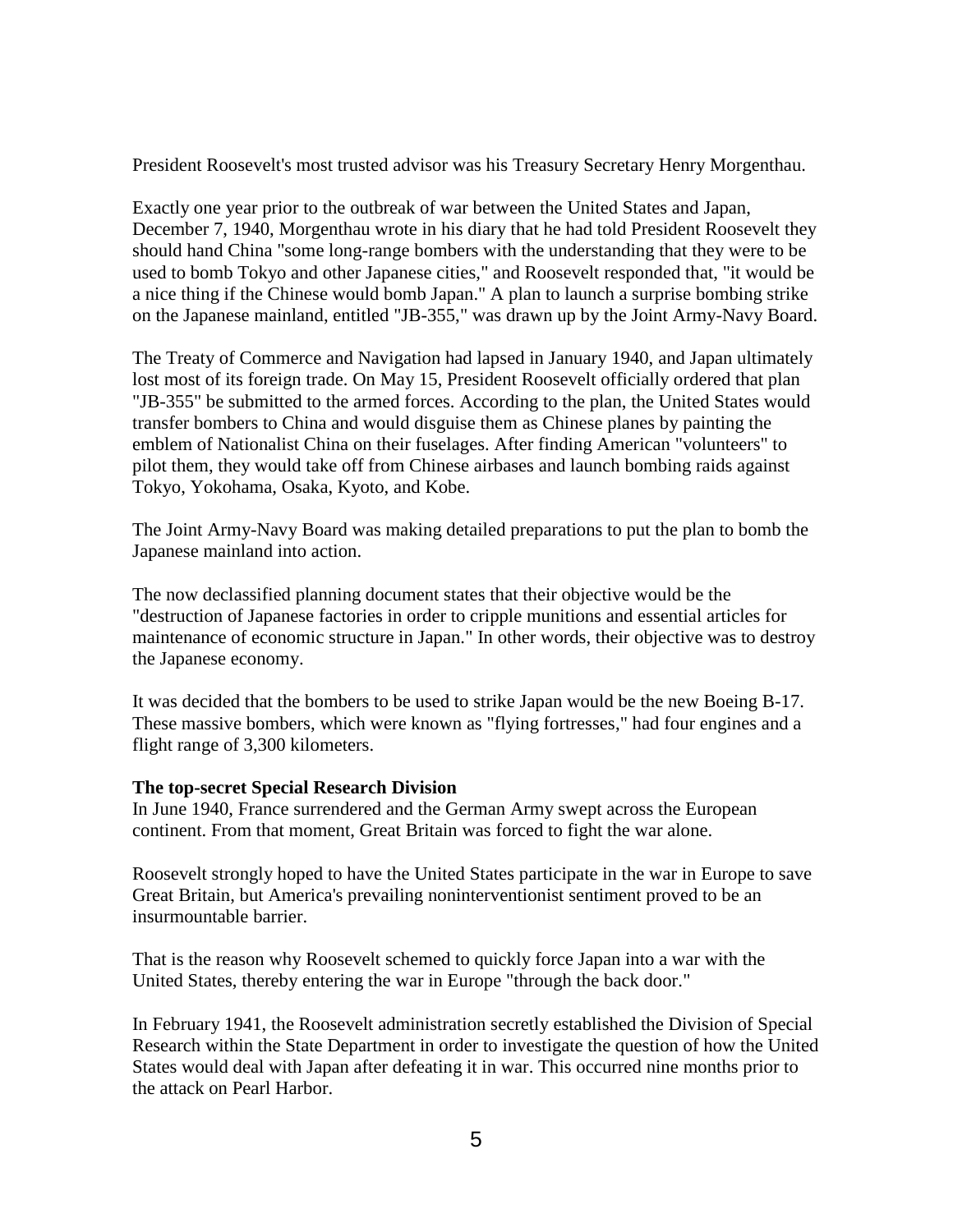Within the US government, this division was simply known by the acronym "SR".

During the 1960's and 1970's, I went to the United States to interview members of the US occupation regime in Japan and many wartime government leaders. That was how I first learned about the existence of SR.

After the outbreak of the war between Japan and the United States, the US Army began participation in the State Department's Division of Special Researchand it became the Advisory Committee on Postwar Foreign Policy.

In March 1944, a report was completed which included the recommendation that the United States authorities leave the Emperor on the throne during their occupation in order to use him for their own ends and retain the Japanese government so that they could rule indirectly.

They also planned to have the United States recognized as the sole power occupying Japan and to carry out a thorough demilitarization and "democratization" of Japanese society. After this, they would sign a peace treaty which would grant Japan nominal independence while ensuring that Japan would be effectively under America's thumb.

SR was also given the task of producing a draft peace treaty.

After Japan's defeat, the subsequent occupation went exactly according to the plans that had been drawn up by the Postwar Foreign Policy Committee.

In its first draft of the peace treaty with Japan, Japan was permanently forbidden from maintaining any military capacity. Elaborate safeguards were to be put in place after that to ensure that Japan would never be able to rebuild its military strength.

Japan would not be permitted to have a single aircraft, which included not just military aircraft but even civilian ones. Among many other things, Japan was also completely prohibited from stockpiling strategic materials, undertaking military research, and researching the peaceful use of nuclear power.

Even after the peace treaty was signed, some of the highest-ranking Japanese who were purged during the occupation were to be permanently banned from public service in Japan.

However, merely binding Japan by a treaty did not set their minds at ease, so they also mandated international inspectors to monitor all Japanese territory for twenty-five years from the signing of the treaty in order to ensure that Japan had not acquired any capacity to produce armaments or war material.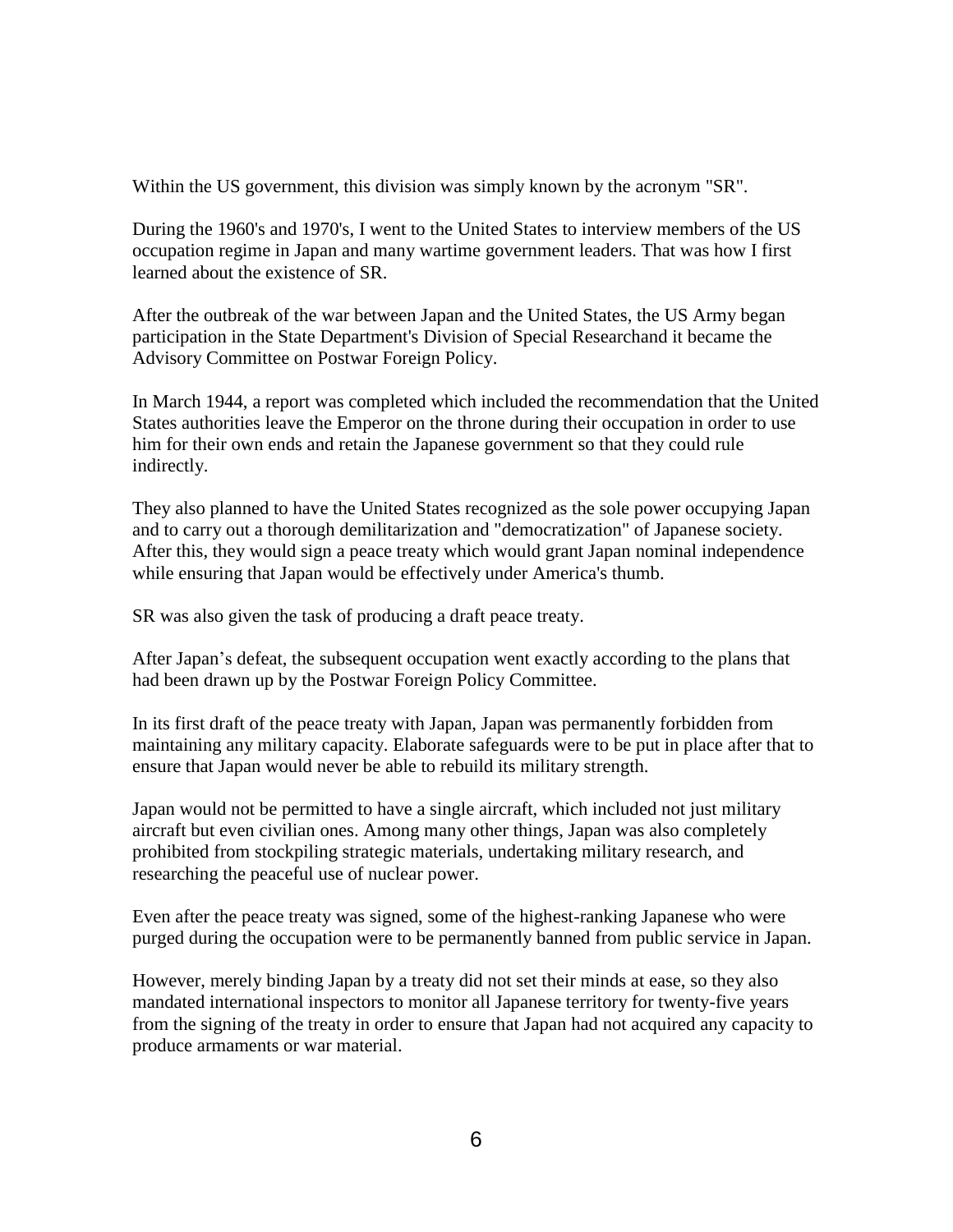This first draft of the peace treaty was far harsher than even the Treaty of Versailles forced upon Germany after World War I. General MacArthur, the Supreme Commander for the Allied Powers, was ordered to impose a new constitution on Japan using this draft as its model.

#### **A sneak attack that hoodwinked even the American people**

Thus, Japan's current constitution can barely be called a "constitution" at all. Rather, it is an unequal treaty in the guise of a constitution.

Let's return to 1941. Negotiations between Japan and the United States commenced with a meeting in April between Nomura Kichisaburo, the Japanese ambassador to the US, and Cordell Hull, the US Secretary of State, at Hull's private residence in Washington, DC.

Nomura spoke with Hull again on April 16. In May alone Nomura met with him on May 2, 7, 11, 13, 14, 16, 20, 21, and 28, but of course no notable progress was made.

President Roosevelt is recorded as telling his advisor, "I think I can baby them [the Japanese] along for three months." In other words, Roosevelt was not negotiating in good faith.

On July 18, after the US Army and US Navy had jointly signed the plan to bomb the Japanese mainland, "JB-355," it was handed back to President Roosevelt, who approved the plan that same day.

This was five months before a Japanese task force struck Pearl Harbor.

Today, the documents which President Roosevelt signed, approving a surprise air strike on the Japanese mainland, have been declassified.

The plan was for the United States to supply 150 B-17 bombers and 350 fighter planes to Chiang Kai-shek by October 1, which were to be launched from Chinese airbases and attack Osaka, Kyoto, Kobe, and industrial areas of Tokyo and Yokohama.

By organizing a sneak attack on Japan, the Roosevelt administration was deceiving the American people.

In July, after obtaining the permission of French authorities, Japan stationed troops in the southern half of French Indochina, modern-day Vietnam, Laos, and Cambodia.

The United States and Great Britain had been using French Indochina as a conduit to transport large quantities of weaponry to Chiang's government. Japan had troops stationed in northern French Indochina since August of the previous year with the permission of the French government in order to cut off Chiang's supply lines.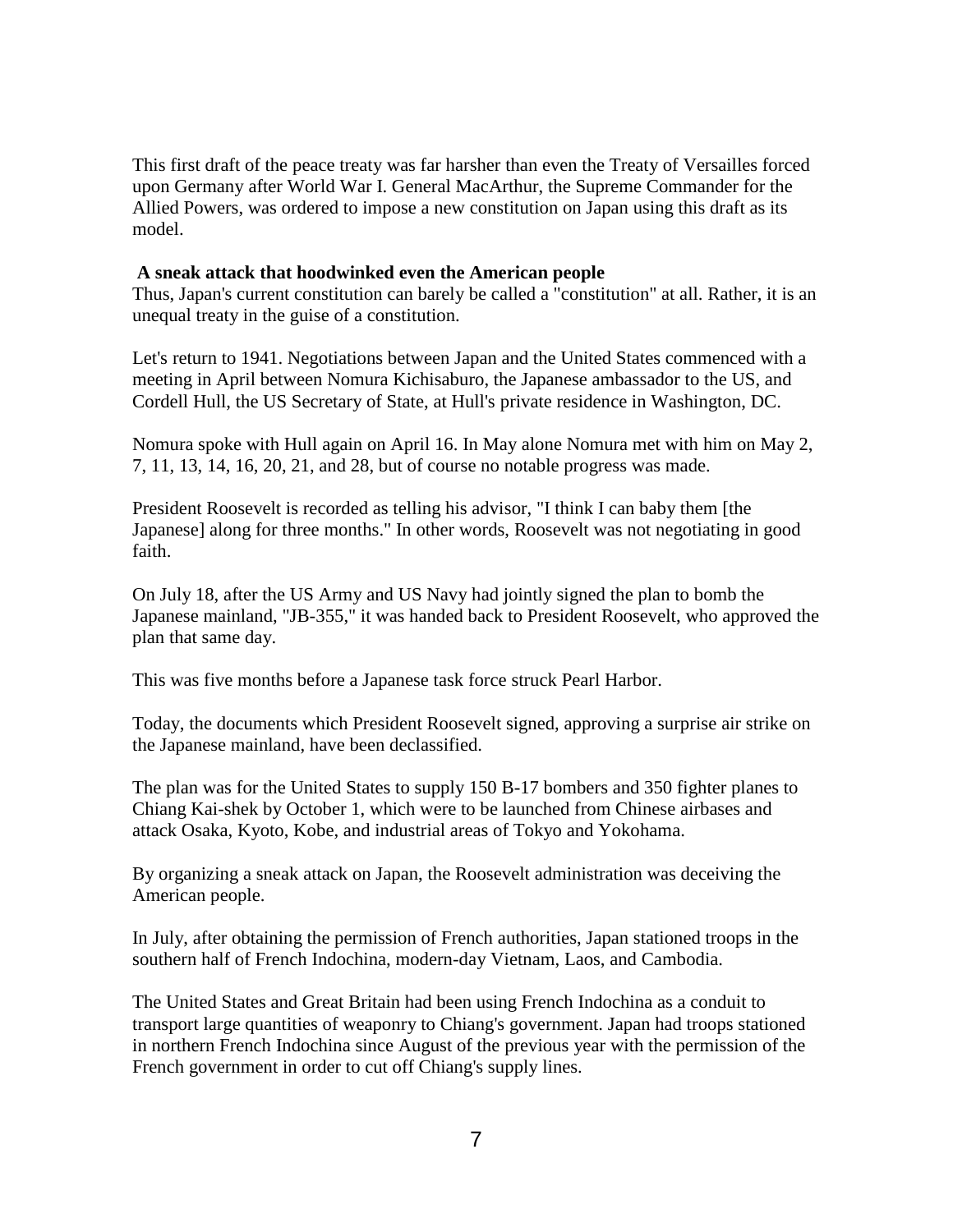Today, many experts believe that Japan's forcible occupation of southern French Indochina on July 28 was the trigger that set off the war between the USA and Japan.

And yet, President Roosevelt had already approved a plan to bomb the Japanese mainland ten days before that.

Even so, Roosevelt's surprise air strike was never put into action. The war in Europe was reaching a critical stage and, because large-sized bombers had to be quickly dispatched to Great Britain, it was too late for the US to deliver them to China.

Even now, most Americans believe that the attack on Pearl Harbor was a despicable sneak attack, but this propaganda was itself a "sneak attack" on the American people.

# **Economic sanctions that throttled Japan**

In August, the US government froze Japanese assets within the United States and imposed a total trade embargo on Japan for all strategic materials, including petroleum. At that time, Japan had only two years' worth of petroleum reserves, including petroleum for civilian use.

Japan was dependent on the United States for petroleum imports. At that time, the United States was the world's largest producer of petroleum. For Japan's armed forces, their fuel supplies drained lower and lower with each passing day. Without a supply of petroleum, Japan's whole economy began to seize up. America was tightening its noose around Japan in the hopes of forcing Japan to fire the first shot.

After General MacArthur had been removed by President Truman as commander of the United States Army Forces in the Far East and returned to the United States, he testified on May 3, 1951 to the US Senate Joint Committee on Armed Services and Foreign Relations that, due to the US economic embargo, Japan had been left with no choice but to go to war in its own self-defense.

Because Japan was then under US occupation, MacArthur's testimony was never reported in Japan.

MacArthur mentioned that the United States had embargoed the export of raw material to Japan, including the petroleum and scrap iron that are essential in industrial nations, and stated that, "They [The Japanese] feared that if those supplies were cut off, there would be 10 to 12 million people unoccupied in Japan. Their purpose, therefore, in going to war was largely dictated by security."

At the time that Japan entered into negotiations with the United States, US-Japan relations were deteriorating, but no one in the Japanese military was yet thinking seriously about going to war. Naturally, the military also had strong expectations that the negotiations would succeed.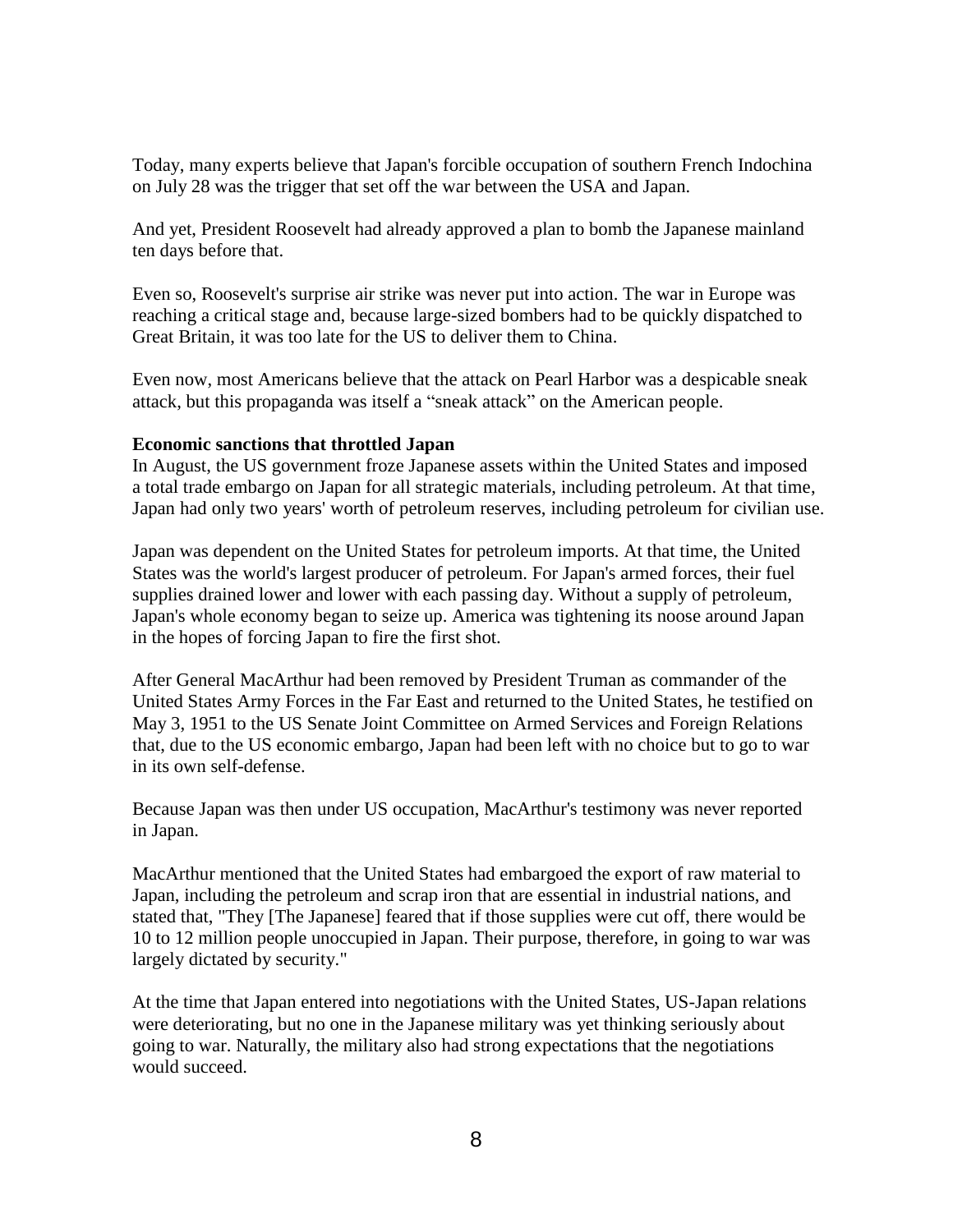#### **An unexpected war**

Japan was not at all prepared for a war with the United States.

If the war was to involve the United States, Great Britain, and the Netherlands, then their colonies in Southeast Asia would of course become battlefields.

Up to that point, the Japanese armed forces had not expected to fight in either the Asian colonies of the Western powers or the islands of the South Pacific. Judging from Japan's national strength, they would not have been able to plan for this sort of war.

If the Japanese had been planning to go to war with the United States from an early date, surely they would have fortified the islands which they had received as mandates after World War I, such as Saipan, Tinian, and Truk.

However, Japan erected no fortifications on its South Pacific island territories until 1944, long after the start of the war.

It was expected that if Japan had spent enough time building defense works on these islands, they would not have fallen to the United States in such a short period of time. Japan's soldiers would have been able to put up much more dogged resistance in the face of the American attack.

The Japanese Army was also thoroughly unprepared for military operations in southern Asia.

The Japanese Army did not start planning its invasions of the Malay Peninsula, the Philippines, Burma (modern-day Myanmar), and the Dutch East Indies until March 1941, nine months before the war began. For the Japanese Navy, planning did not begin until a mere four months before the war began.

Until then, the Japanese Army had never undertaken any training for jungle warfare.

At the time Japan decided to go to war, its military did not have any of the detailed maps which were always prepared in advance for the territories it would invade, nor did it have any of the military geography booklets which looked into things like the climate and local customs of the territories in question.

Japan lacked the necessary preparations for this kind of war. The Army was only ready to fight its acknowledged archrival, the Soviet Union, and the Navy was only expecting a decisive sea battle with the US Navy, similar to the Battle of Tsushima in 1905.

Because of this, by December 1941, Japan had only a very vague idea of how to end the war. The Japanese military hoped that after it had won the first stage of the war it could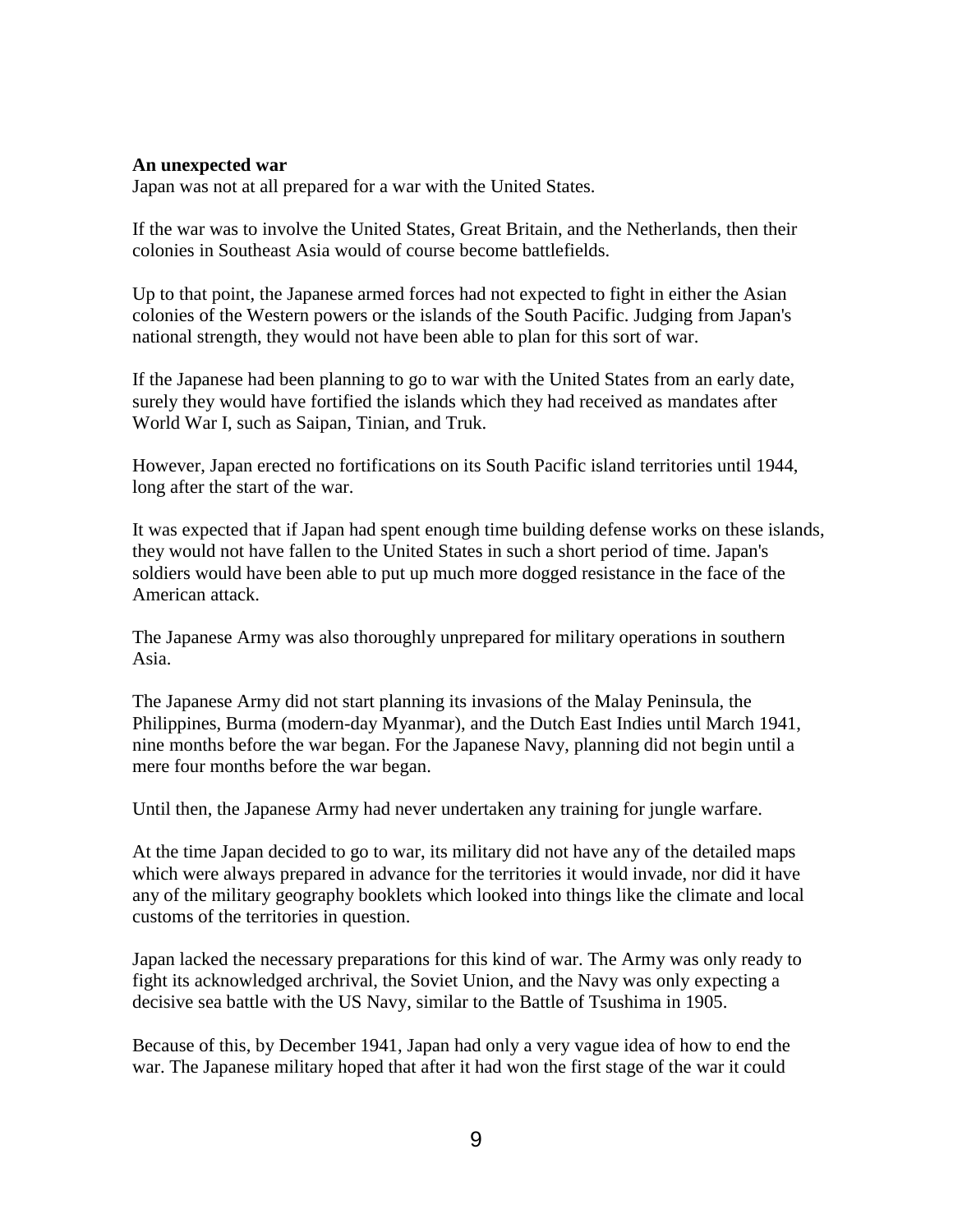fortify its newly occupied territories and construct an invincible defensive position, thus forcing the United States to eventually lose its will to fight and sue for peace.

## **Roosevelt's ploy**

President Roosevelt had already decided on going to war with Japan, and for this reason he did not desire to reach a settlement through diplomacy.

By contrast, the Japanese government believed that the United States wanted peace as much as Japan and wanted to ease the mounting tensions between the two countries.

The Japanese had no doubt in their minds that America was as sincere as Japan.

Thus, Japan played right into America's hands. It fell for the Roosevelt administration's ploy, was driven to a precipice, and was forced to choose war.

Japan's government and military were being made to dance to America's tune, with no knowledge that the Roosevelt administration's real intention was to force Japan to go to war with America.

On November 3, Joseph Grew, the US ambassador to Japan, reported to the State Department from Tokyo that, if US-Japan relations were not improved, "This would lead to what I have described as an all-out, do-or-die attempt, actually risking national *hara-kiri*, to make Japan impervious to economic embargoes abroad rather than to yield to foreign pressure. It is realized by observers who feel Japanese national temper and psychology from day-to-day that, beyond peradventure, this contingency not only is possible but is probable."

On November 25, twelve days before the attack on Pearl Harbor, President Roosevelt met in the White House with a group consisting of Secretary of State Cordell Hull, Secretary of War Henry Stimson, Secretary of the Navy Frank Knox, Army Chief of Staff George Marshall, and Chief of Naval Operations Harold Stark. They agreed that, "The question was how we should maneuver them [the Japanese] into the position of firing the first shot without allowing too much danger to ourselves."

Then, on November 26, the United States confronted Japan with the Hull Note, which completely overturned everything that had been agreed upon through negotiation up to that point.

Today, historians agree that the United States delivered the Hull Note to Japan in full knowledge that Japan would never accept its terms.

Ambassadors Nomura Kichisaburo and Kurusu Saburo strongly objected to the note immediately after they had received and read it in Washington, DC. They said, "We are unsure whether or not we should pass this proposal to our nation's government without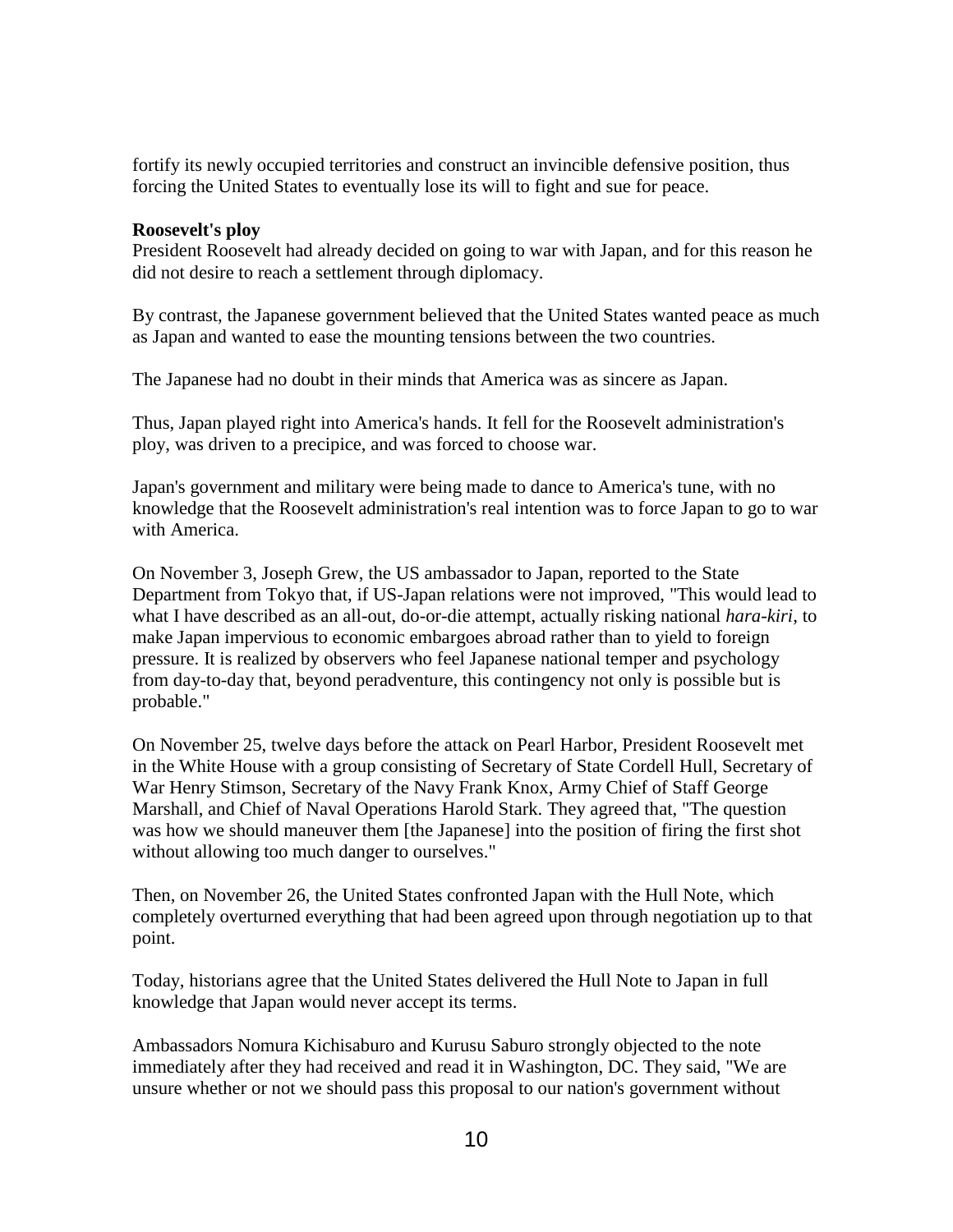alteration. It includes terms which could never be accepted." Ambassador Grew read the Hull Note at the US Embassy in Tokyo and later commented in his diary that, "It was the document that touched the button that started the war."

The strongest advocate for peace in Tojo Hideki's cabinet was Foreign Minister Togo Shigenori. He later recalled that the moment he received the Hull Note, "I was struck by an overwhelming despair."

In spite of Togo's adherence to the pro-peace faction within the Japanese government, after the war he would be incarcerated as a Class A war criminal and would die of illness in prison. Togo was an ethnic Korean who was born in Kagoshima. In Japan's family registry his name is listed as "Pak Mudok." It was only after he passed the entrance exam of the Law Department of Tokyo Imperial University (now the University of Tokyo) that he changed his last name to the Japanese name *Togo*.

In his memoirs, which he wrote in prison, Togo states, "Because Japan's very existence was being threatened by both the US-instigated economic embargo and a military encirclement that grew stronger by the day, there was already nothing Japan could do but rise up... I have no doubt that Japan's position after accepting the Hull Note would have not been much different from our current position after being defeated in war."

Radhabinod Pal, the justice representing India in the International Military Tribunal for the Far East, is famous for submitting a dissenting judgment declaring all twenty-eight of the so-called "Class A war criminals" on trial to be innocent.

Pal strongly denounced the tone of the Hull Note, writing in his judgment that, "as for the present war, the Principality of Monaco, the Grand Duchy of Luxembourg, would have taken up arms against the United States on receipt of such a note as the State Department sent the Japanese Government on the eve of Pearl Harbor."

# **Pearl Harbor: The Final Act**

In the early morning of December 7 (Hawaii local time), six Japanese aircraft carriers approached within two hundred miles north of Pearl Harbor. Their crews, lined up on both sides of the flight deck, cheered as the 183 planes of the first attack wave took off from the carriers, one by one, bound for Pearl Harbor.

The attack on Pearl Harbor ended a long exercise in futility on Japan's part. Between February 11, when Ambassador Nomura took up his post in Washington, and December 7, Nomura had met with President Roosevelt ten times and Secretary of State Hull sixty times. Roosevelt and Hull were only pretending to negotiate with Japan in good faith.

Concerning December 7, Secretary of War Stimson wrote that, "When the news first came that Japan had attacked us my first feeling was of relief... This continued to be my dominant feeling in spite of the news of catastrophes which quickly developed."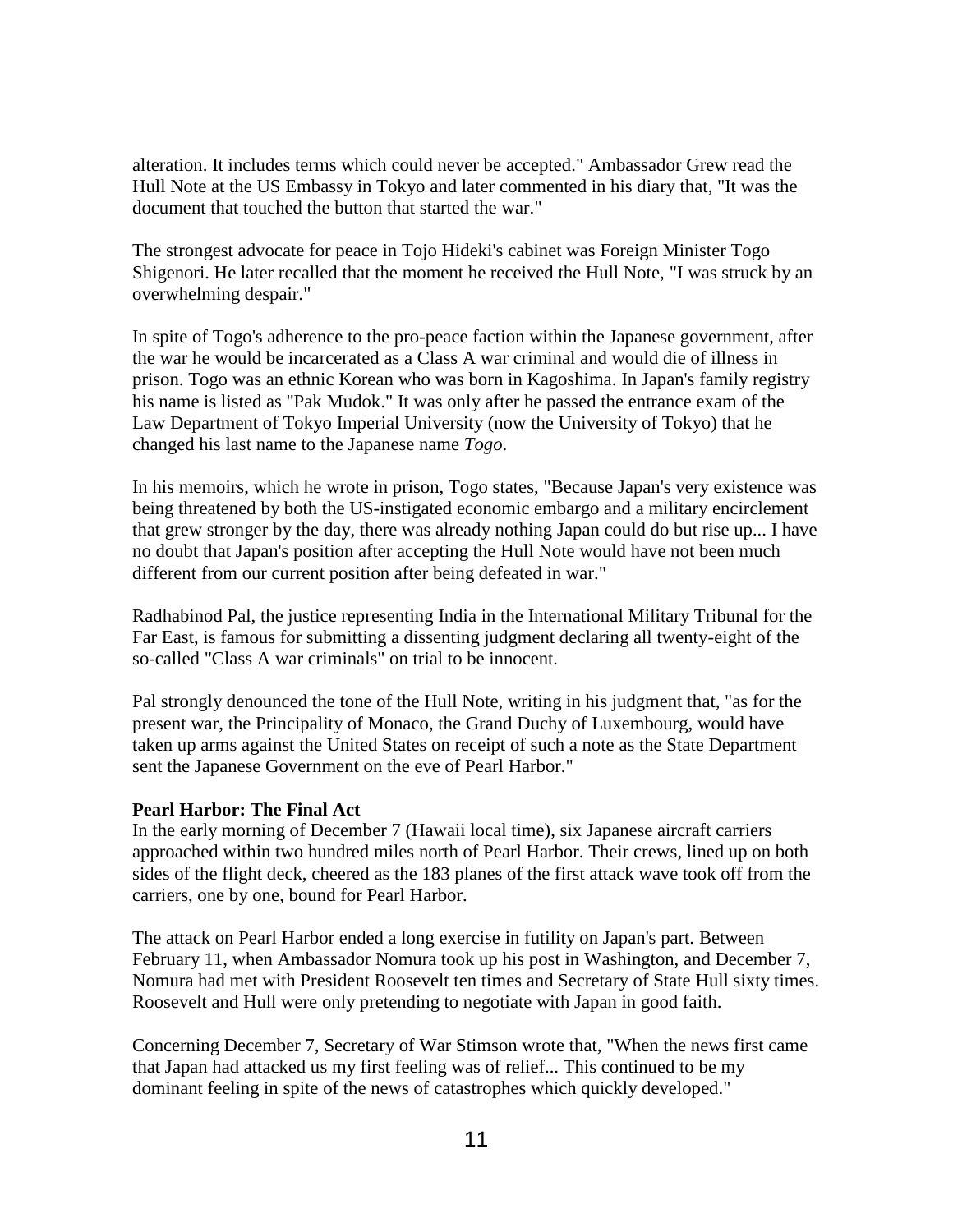Roosevelt had deliberately provoked Japan to attack the United States, and succeeded in forcing Japan into committing suicide. The attack on Pearl Harbor was the final act in a puppet play, and Roosevelt was the puppet master.

In Japan, on December 8 at 6:00 AM (Japan time), a special news bulletin was broadcast by radio declaring that a state of war existed with the United States and Great Britain.

The announcer said, "We now give you a special news bulletin," and this was followed by the brief message, "Joint Army-Navy Announcement from the Imperial General Headquarters: The armed forces of the Empire of Japan entered a state of hostilities with the US and British Armies in the western Pacific before dawn on December 8."

That night, at 7:00 PM, Prime Minister Tojo Hideki invited eighteen military and political leaders to the dining room of his official residence for supper, including Chief of the Army General Staff Sugiyama, Chief of the Navy General Staff Nagano, Navy Minister Shimada Shigetaro, and Chief Cabinet Secretary Hoshino Naoki. The kitchen staff prepared Chinese food for them.

At the meeting, as soon as the Navy reported on the Pearl Harbor raid, Prime Minister Tojo beamed with joy and declared excitedly that, "This has greatly exceeded our expectations. Now even Roosevelt will finally fall from power."

Then Sugiyama added, "A little while ago, I paid a visit to Iwashimizu Hachiman Shrine and prayed that we would see this war through to its end without needing the help of the divine wind of the Gods."

# **Lindbergh's diary**

Even at the time, there were people in the United States who believed that President Roosevelt had forced the war upon Japan. One of them was Charles Lindbergh, who had become an American national hero in 1927 for piloting his airplane, the *Spirit of St. Louis*, on the world's first transatlantic flight.

The day after the attack on Pearl Harbor, Lindbergh wrote in his diary, "I am not surprised that the Japs attacked. We have been prodding them into war for weeks. They have simply beaten us to the gun."

Herbert Hoover, Roosevelt's predecessor as president of the United States, wrote the following in his memoirs, "Freedom Betrayed," about a discussion he had with MacArthur in 1946 during a trip to occupied Japan:

"I talked with General Douglas MacArthur alone for three hours on the evening of May 4th, for one hour on the evening of May 5th, and for one hour on the morning of the 6th... I said that the whole Japanese war was a madman's desire to get into war. He agreed and also